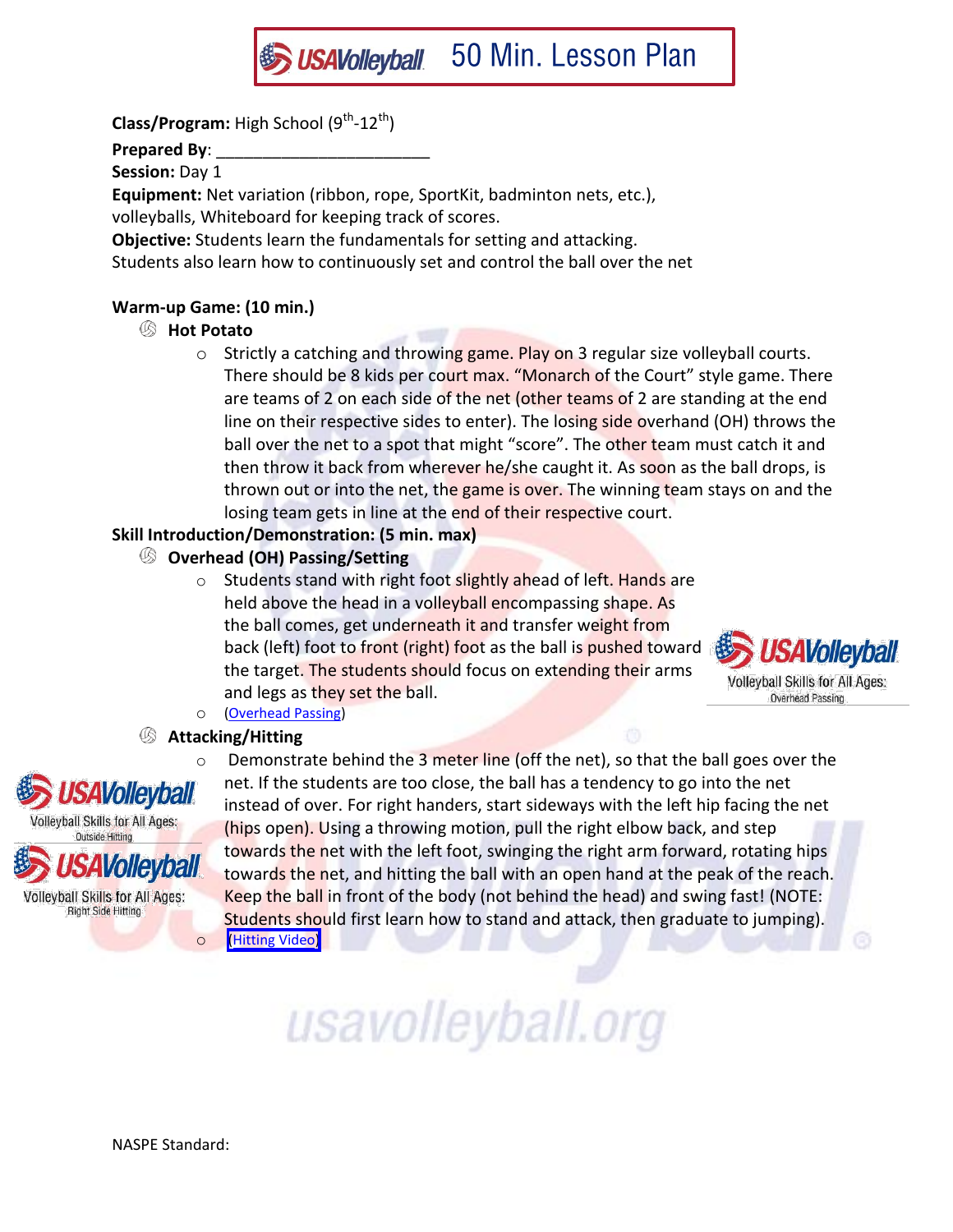

#### **Practice Skills in Groups: (20 min.)**

#### </del> **Triangle**

**USA Volleyball Single Skill Grills** 



- $\circ$  In groups of 3, set-up a small triangle where each student is facing the direction they will set. Compact the triangle to 5-6 ft. between each student to allow for maximum contacts. Challenge each group to keep track of the number of balls they set continuously. Rotate direction after 2 min.
- o [\(Setting Triangle\)](https://usavolleyball.org/video/usav-drill-video-setting-triangle/)
- o After each student sets each direction for 2 min., change the triangle so that one person is facing forwards but sets the ball backwards. The other two students are forward setting. Rotate spots after 2 min.
- **Attacking** 
	- $\circ$  In groups of 3, set up a triangle on half of a badminton court, just like the Triangle Setting drill (4-5 ft. between each student). Except now there is an OH passer and attacker in addition to a setter. The OH passer tosses to himself/herself and OH passes the ball to the setter. The setter sets to the attacker on the 3 meter line. The attacker hits the ball over the net. The group chases the ball and sets up the triangle on the other side of the net. Rotate positions after 3 minutes. Encourage the groups to keep track of the number of balls that are hit over the net.



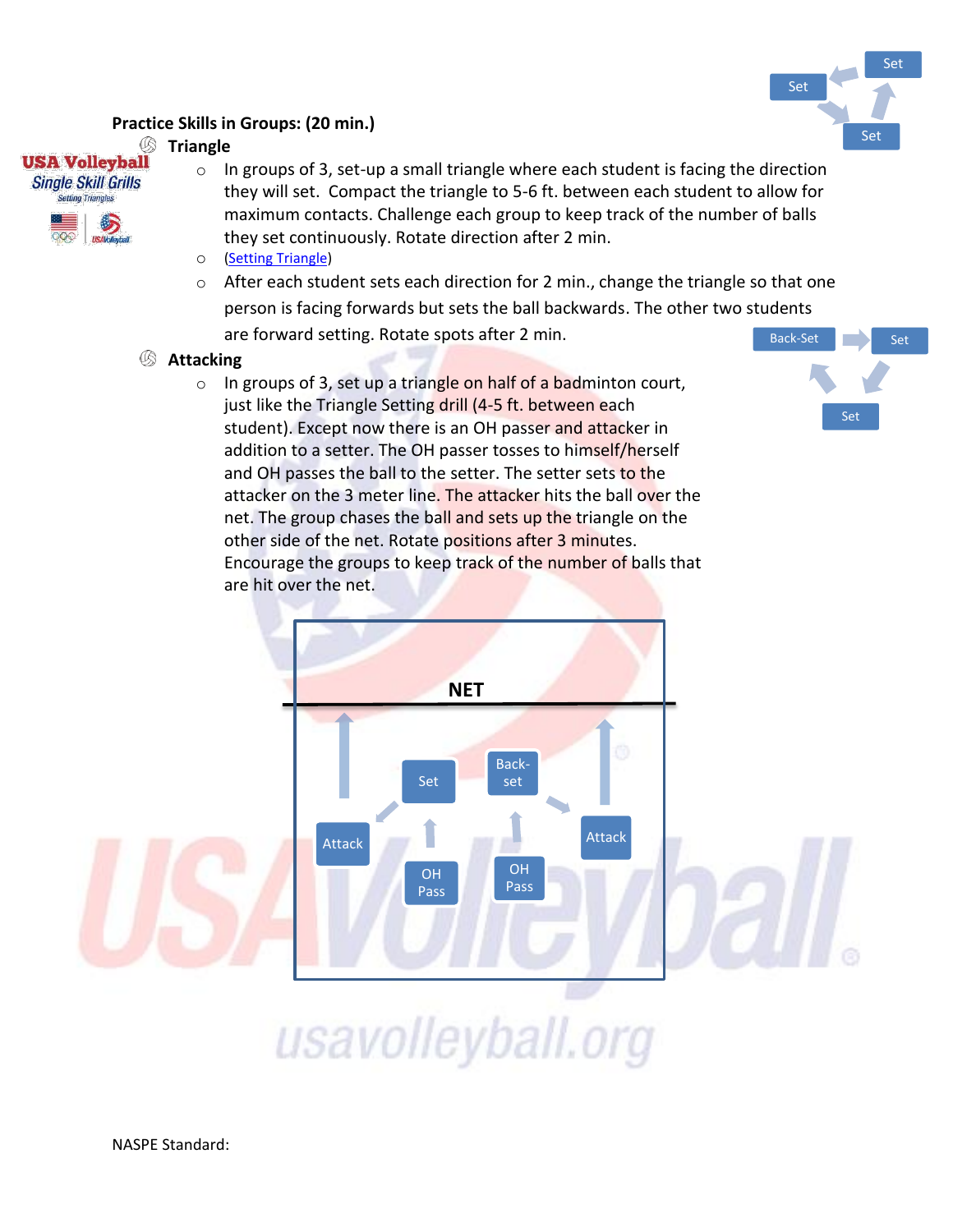#### **Volleyball Games: (15 min.)**

# **1 v. 1 (Revised version of the 3-on-3 Cooperative)**



 $\circ$  1 v. 1 using a transition scoring method on half of a badminton **USA Volleyball** court. The volley is started with an OH throw. The ball must be court. The volley is started with an OH throw. The ball must be volleyed back and forth 4x using the OH pass, set, set sequence. After 4x of the ball going over the net, the teams may attack the ball on the third contact. Whichever team scores on the attack ball wins the point. Rotate one court after 2 min.

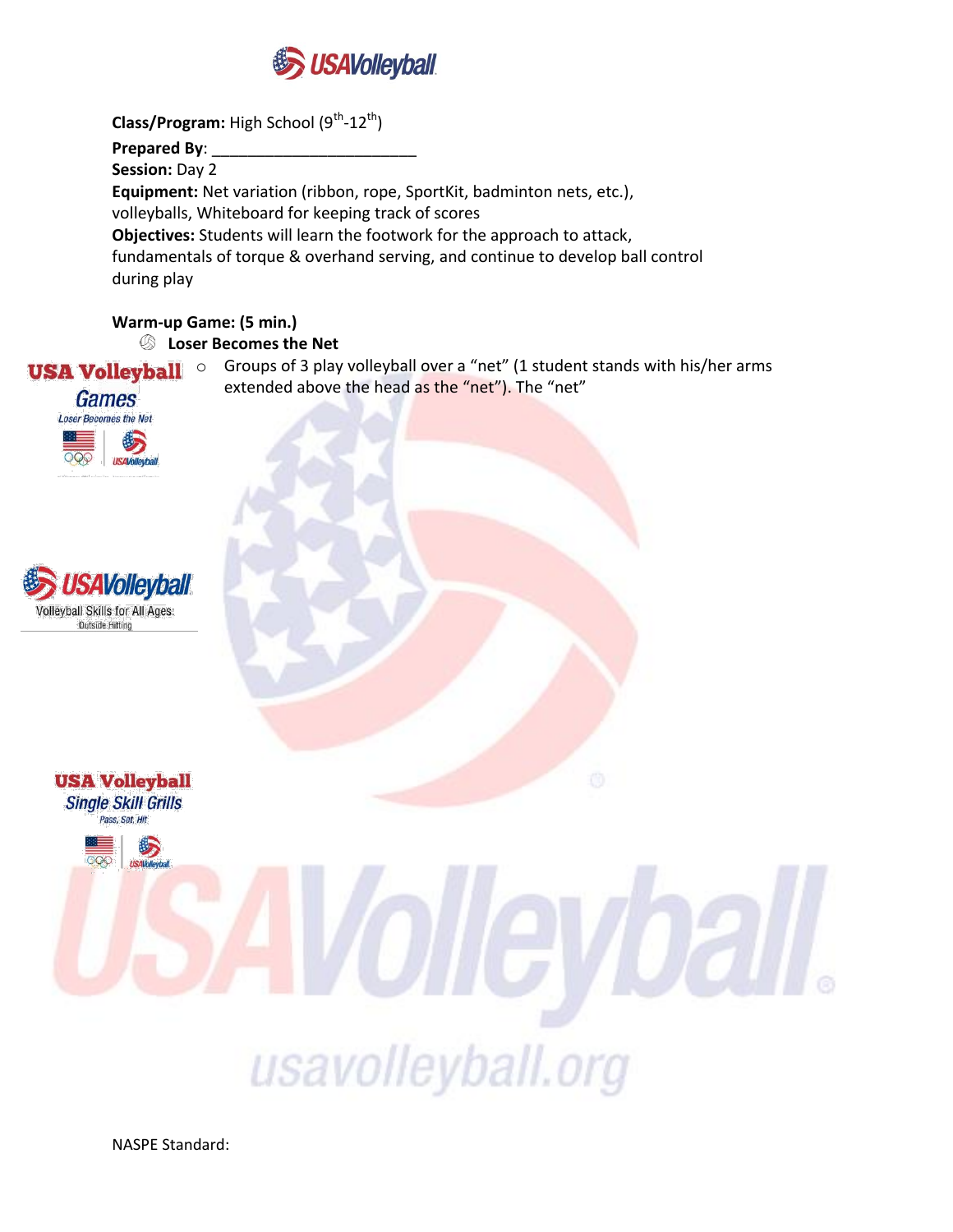#### **Skill Introduction/Demonstration: (5 min max.)**

**Serving- Torque and Overhand (OH) Serve** 



**Volleyball Skills for All Ages: Torque Serve** 



Warm-up 3-on-3 Cooperative

> 鋂 **USAVolleyb**

o Torque- Hold ball in non-hitting hand at head height. Students face sideways (non-dominant shoulder) to the net. With a short toss, the student uses the dominant hand to strike the ball with a fist while torqueing his/her body as fast as possible. o [\(Torque serve](https://usavolleyball.org/video/usav-skill-video-torque-serve/))

o Overhand- Hold ball away from body in front of dominant serving shoulder in a stable stance (hips are in the "open" position at about 45 degrees to the net). Dominant hand is pulled back behind head with hand wide open. The toss should be low, consistent and out in front of the hitting shoulder. The ball is contacted rigidly with the palm of the hand and hips are rotated towards the net. Swing fast! The OH serve is a similar motion to throwing.

o [\(Overhand Serve\)](http://www.teamusa.org/USA-Volleyball/Video/2013/12/13/USAV-Skill-Video-Overhand-Serving?channel=AxaDRnazoIZ1U8fo-4cLMzn4EDvtFICe)

#### **Practice Skill with Teammates: (10 min.)**

- **Partner Serving** 
	- o Partners start across the net from each other and take turns serving back and forth. The partners should start near the 3 meter line and then move backwards (until they reach the endline) as they get more comfortable and successful with the serving techniques. They should learn the mechanics for the torque serve first. Once they have tried it for 5 minutes, they may switch to the OH serve.

#### **Volleyball Games: (8 min.)**

### **2 v. 2 Transition Scoring (revised version of the 3-on-3 Cooperative)**

 $\circ$  2 v. 2 using a transition scoring method on half of a badminton court. The volley is started with an OH throw. The ball must be volleyed back and forth 3x using **USA Volleyball** the pass, set, set OR pass, set, pass sequence. After 3x of the ball going over the net, the teams may attack the ball on the third contact. Whichever team scores on the attack ball wins the point. Rotate one court after 2 min.

usavolleyball.org

o ([3-on-3 Cooperative\)](http://www.teamusa.org/USA-Volleyball/Video/2013/12/13/USAV-Drill-Video-3-on-3-Cooperative?channel=AxaDRnazoIZ1U8fo-4cLMzn4EDvtFICe)

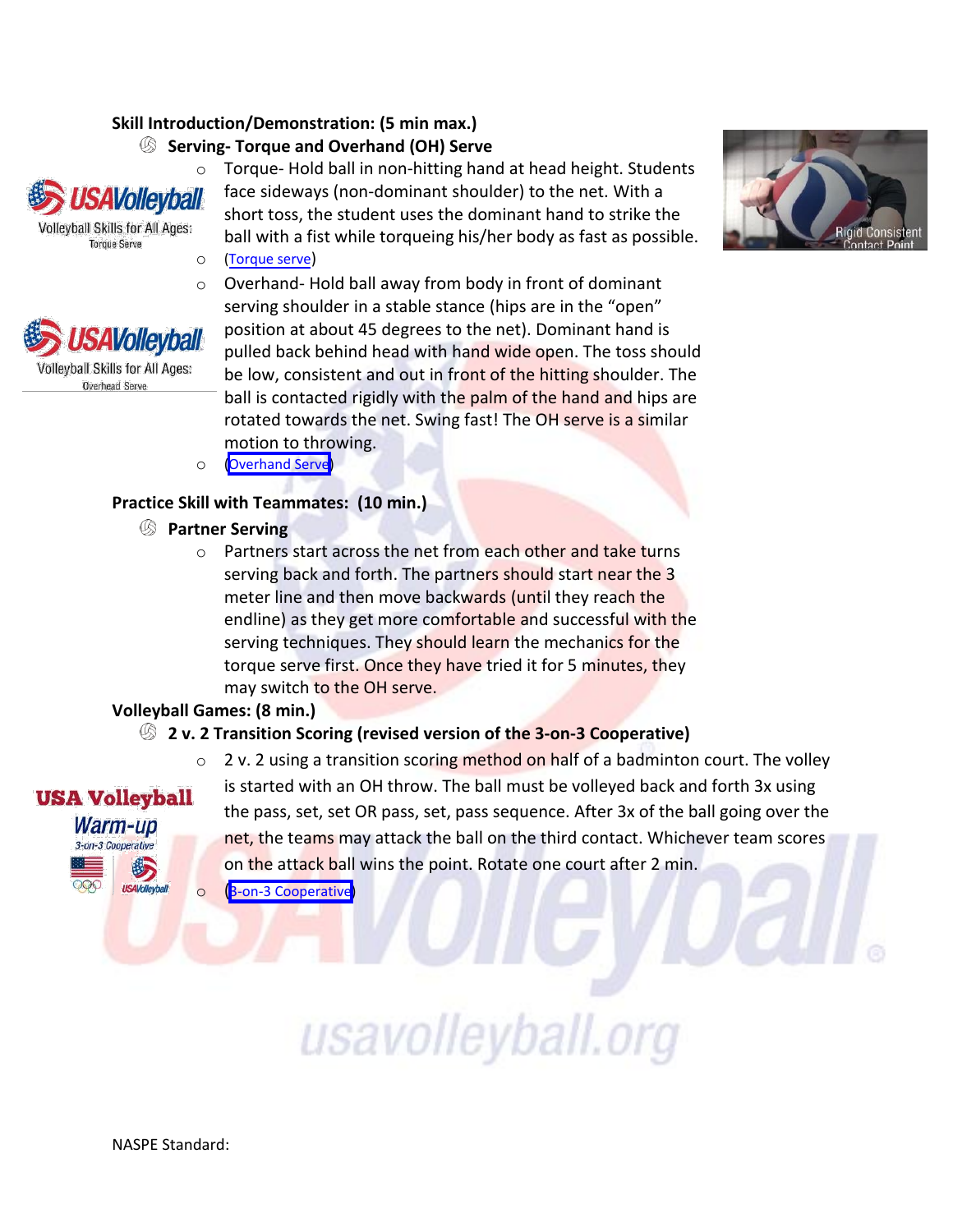

# **Prepared By**: \_\_\_\_\_\_\_\_\_\_\_\_\_\_\_\_\_\_\_\_\_\_\_

**Session:** Day 3

**Equipment:** Net variation (ribbon, rope, SportKit, badminton nets, etc.), volleyballs, targets (hula-hoops, t-shirts, cones, etc.) white board for keeping track of scores

**Objective:** Students continue to work on serving mechanics, learn the fundaments of serve receive and continue to develop ball control during play

# **Warm-up Game: (10 min.)**

# **Serving & Catch w/ Partners**

o Students are in partners lined up across the net from each other on the end-line. Partner A serves the ball at Partner B. Partner B must catch the ball on the fly for one point. Then Partner B serves the ball at Partner A who now must catch it on the fly for another point. If the ball is not caught the groups start over at 0. The partner group with the most consecutive catches after 10 min. is the winner. (NOTE: Make sure students are paying attention to other servers and flying volleyballs so they don't get hit and/or hurt)

### **Skill Introduction/Demonstration: (5 min max.)**

#### |⑤ **Forearm Passing/Serve Receive**



Students stand with feet shoulder width apart. Bend knees and shuffle or move feet to the ball. Students should keep their thumbs side by side to form a solid, consistent platform. Platforms should be held away from the body (not between knees) and angled toward the target. Ball should be entered with an Overhead throw.

#### o [\(Forearm Passing\)](http://www.teamusa.org/USA-Volleyball/Video/2013/12/13/USAV-Skill-Video-Forearm-Passing?channel=AxaDRnazoIZ1U8fo-4cLMzn4EDvtFICe)

### **OH Pass/Serve Receive**



o Students stand with right foot slightly ahead of left. Hands are held above the head in a volleyball encompassing shape. As the ball comes, get underneath it and transfer weight from back (left) foot to front (right) foot as the ball is pushed toward the target. The students should focus on extending their arms and legs as they OH pass the ball. o [\(Overhead Passing\)](http://www.teamusa.org/USA-Volleyball/Video/2013/12/13/USAV-Skill-Video-Overhead-Passing?channel=AxaDRnazoIZ1U8fo-4cLMzn4EDvtFICe)

# **Practice Skill with Teammates: (10 min.) Butterfly Drill (w/ revised rotations)**



o Groups of 12 on one court rotate constantly through Serve Receive, Target, and "Server". Students stay on the same side of the court the entire time. Students may receive the ball by a Forearm Pass or an OH pass. Once the student serve receives a ball he/she moves to target, target moves to "Server", and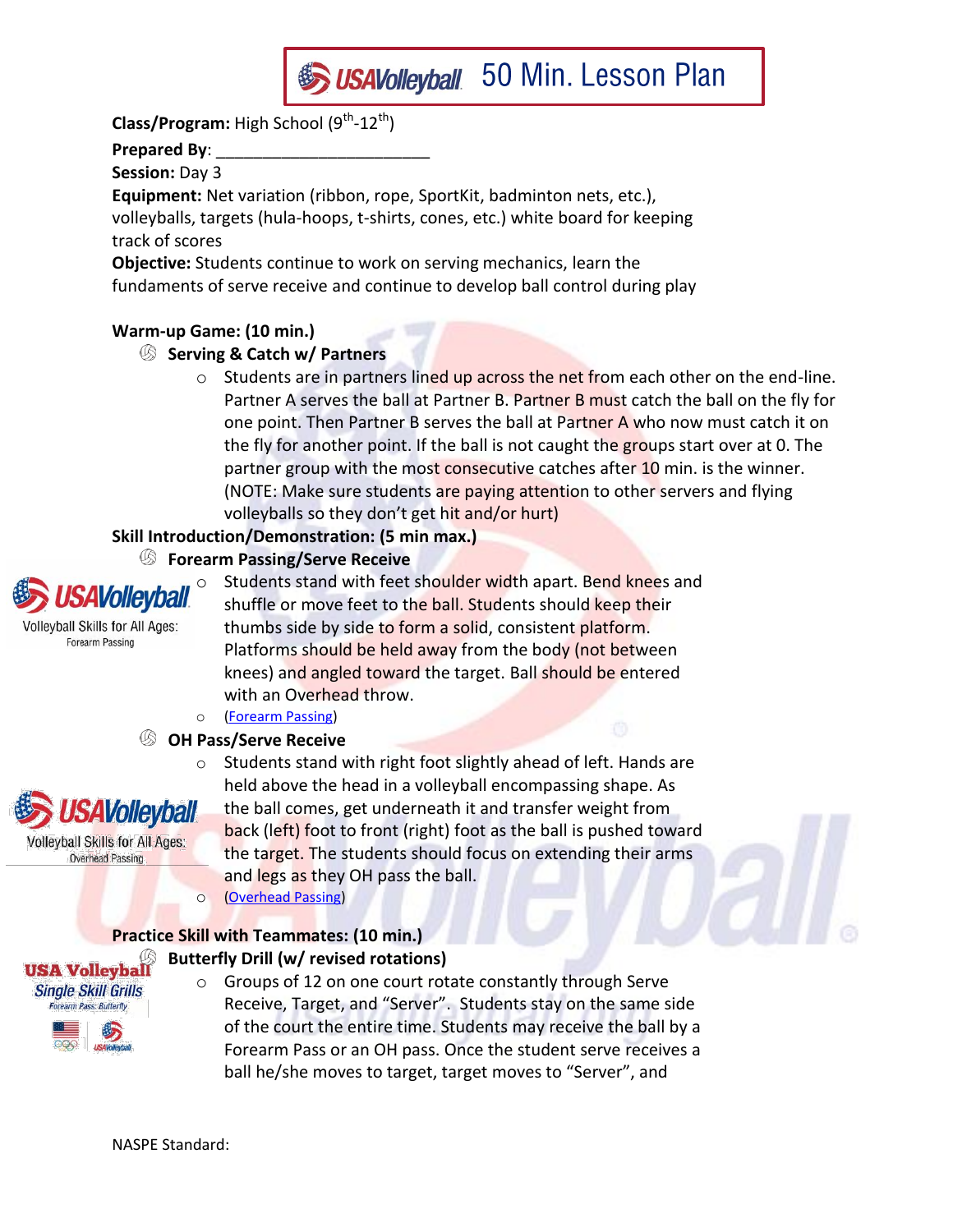

"Server" moves to serve receive. The "Server" may enter the ball by a controlled OH throw or controlled serve.

o [\(Butterfly Drill\)](http://www.teamusa.org/USA-Volleyball/Video/2013/12/13/USAV-Drill-Video-Butterfly-Drill?channel=AxaDRnazoIZ1U8fo-4cLMzn4EDvtFICe)

### **Volleyball Games: (25 min.)**

# **3 v. 3 Transition Scoring, followed by rally scoring USA Volleyball** (revised version of the 3-on-3 Cooperative)

- Warm-up 3-on-3 Cooperative
- o 3 v. 3 using a transition scoring method on full badminton court. The volley should start with an OH throw. After a few rounds the students should start the volley with a serve. The ball must be volleyed back and forth 3x using the pass, set, set OR pass, set, pass sequence. After 3x of the ball going over the net, the teams may attack the ball on the third contact. Whichever team scores on the attack ball wins the point. Rotate one court after 2 min. After 10 min., the students may play games using regular scoring. Rotate courts after 4 min. o [\(3-on-3 Cooperative\)](http://www.teamusa.org/USA-Volleyball/Video/2013/12/13/USAV-Drill-Video-3-on-3-Cooperative?channel=AxaDRnazoIZ1U8fo-4cLMzn4EDvtFICe)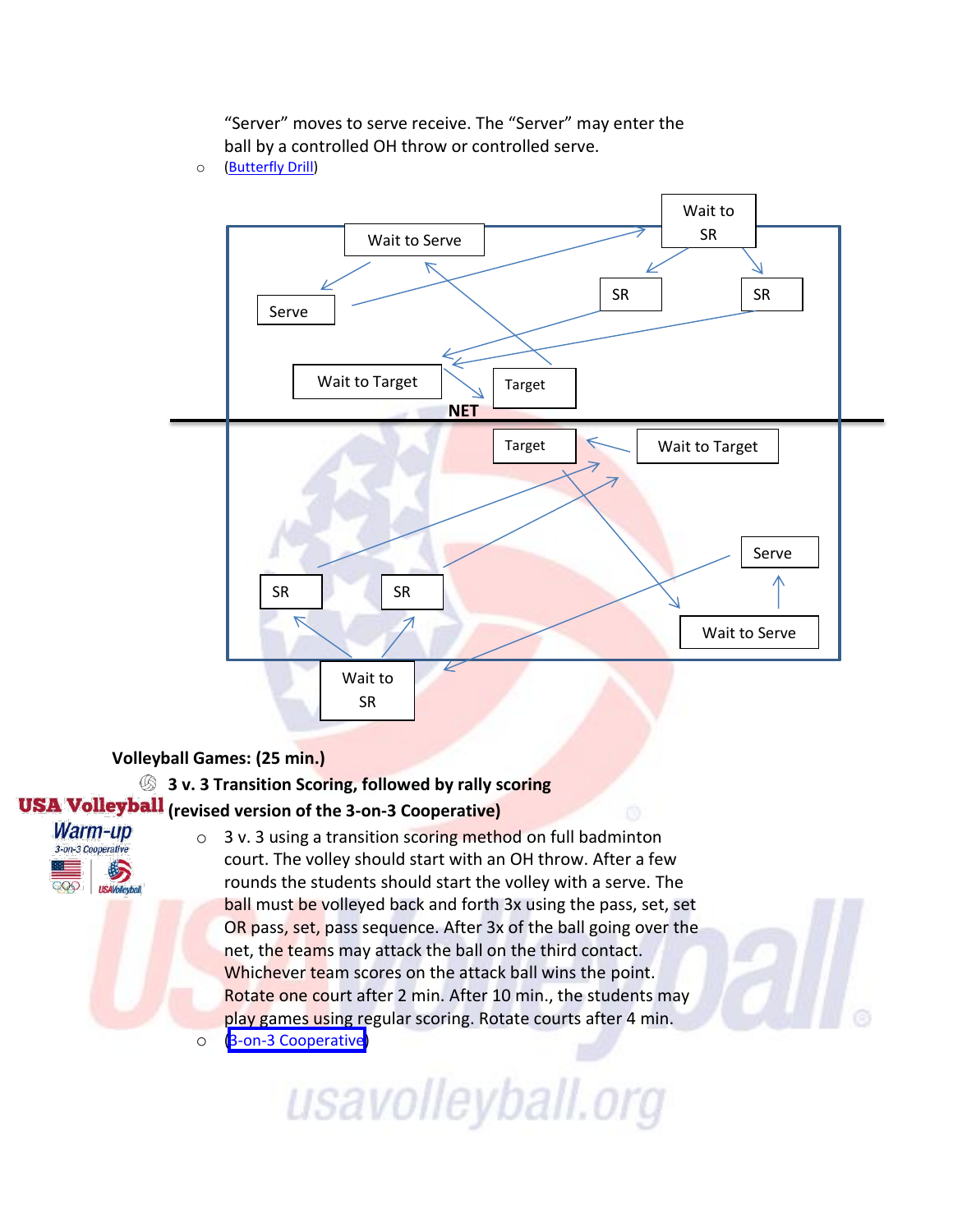

**Prepared By**: \_\_\_\_\_\_\_\_\_\_\_\_\_\_\_\_\_\_\_\_\_\_\_

**Session:** Day 4

**Equipment:** Net variation (ribbon, rope, SportKit, badminton nets, etc.), volleyballs, whiteboard for keeping track of scores.

**Objectives:** Students continue to develop ball control and teamwork in a competitive environment

# **Warm-up Game: (5 min.)**

**Wall Ball** 

**USA Volleyball** Warm-up Game-Like Wall Practice



 $\circ$  Place as strip of duct-tape up on the wall about 6 ft. high. A set of partners face the wall. The object is for one student to forearm pass to self, OH pass to self, and then attack the ball above the duct-tape (under control). Then, the partner digs the ball off the wall to self, then OH passes to self, then attacks the ball above the duct-tape. Challenge the groups to volley a higher number of balls each time.

o [\(Game-Like Wall Practice\)](http://www.teamusa.org/USA-Volleyball/Video/2013/12/13/USAV-Drill-Video-Game-Like-Wall-Practice?channel=AxaDRnazoIZ1U8fo-4cLMzn4EDvtFICe)

### **Skill Introduction/Demonstration: (5 min max.)**

- **Attacking- Roll-shot**
	- $\circ$  Use the same form as attacking except instead of hitting the ball with the entire hand, the palm will come in contact with the ball and the arm-swing will "stop" at the peak. The ball should "roll" off the hand to the opponent's side of the net. The ball should be underhand tossed from the setter's spot to the attacker.
	- o Video Coming Soon!
- **Attacking- Tipping**
	- $\circ$  Use the same form as attacking except instead of hitting the ball with the entire hand, the finger-pads will come in contact with the ball at the peak of the reach. The ball should drop close to the net on the opponent's side. The ball should be underhand tossed from the setter's spot to the attacker.
	- o Video Coming Soon!

# **Practice Skill with Teammates: (15 min)**

### **Tipping/Roll Shot Practice in Groups**

**USA Volleyball Single Skill Grills** Pass, Set, Hit

o In groups of 3, one student stands behind the 3 meter line (attacker), one student stands in the setter's position, and one student stands on the other side of the net. The student on the other side of the net OH throws the ball to the attacker who forearm or OH passes the ball to the setter who sets the ball to the attacker. The attacker approaches and tips the ball over the net. The student on the other side of the net retrieves the ball and starts the process over again. Rotate positions after 2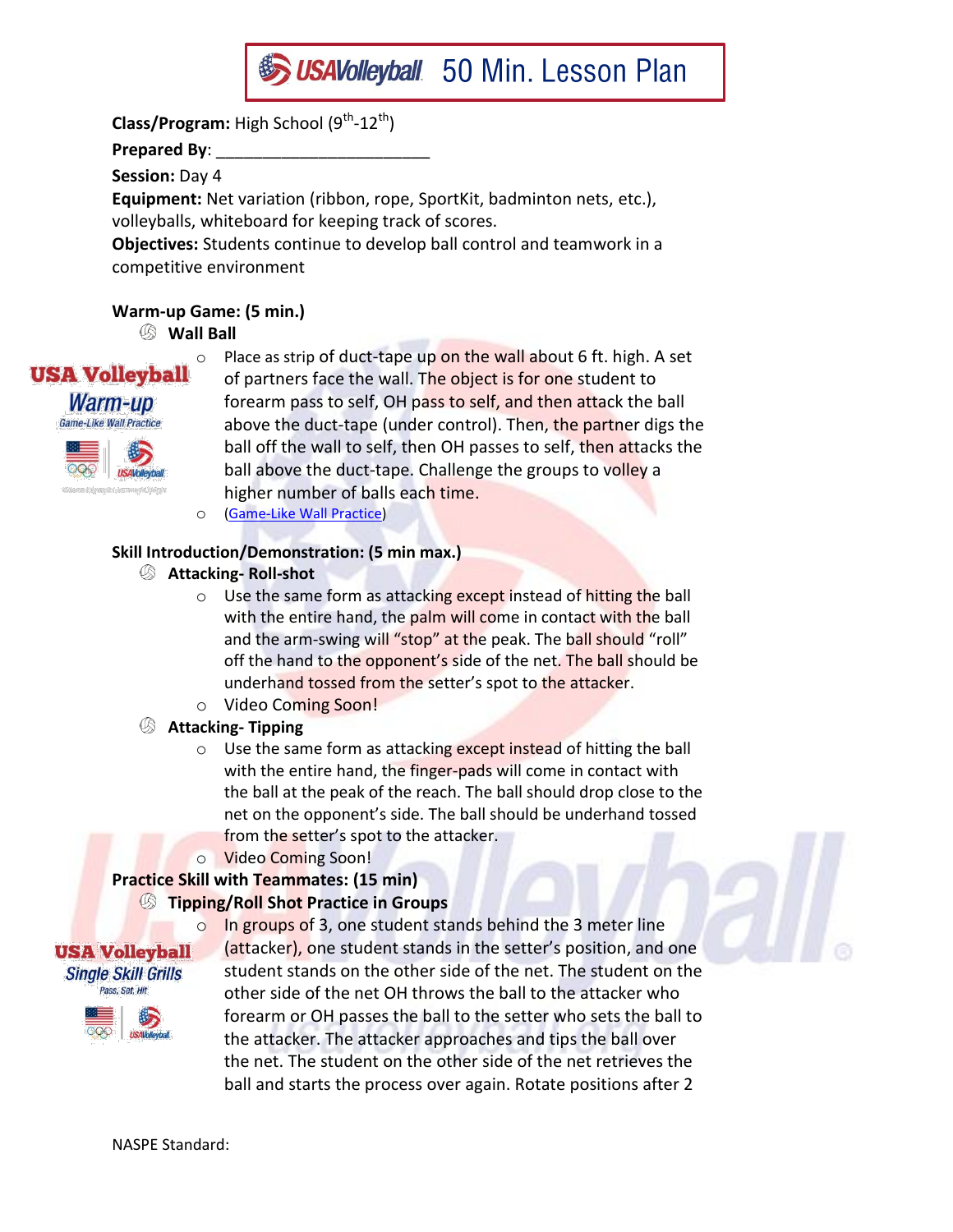min. Once every student has done tipping, repeat the process with practicing the roll-shot.

o [\(Pass, Set, Hit\)](http://www.teamusa.org/USA-Volleyball/Video/2013/12/13/USAV-Drill-Video-Pass-Set-Hit?channel=AxaDRnazoIZ1U8fo-4cLMzn4EDvtFICe)

#### **Volleyball Games: (25 min.)**

**4 v. 4 Transition Scoring** 

#### **(revised version of the 3-on-3 Cooperative)**



- o 4 v. 4 using a transition scoring method on a badminton sized court. The ball should be entered with whichever serve the student feels most comfortable with. The teams rotate if a student has served 5 balls in a row. The ball must be volleyed back and forth 2x using the pass, set, set OR pass, set, pass sequence. After 2x of the ball going over the net, the teams may attack (or tip/roll-shot) the ball on the third contact. Whichever team scores on the attack ball wins the point. Rotate one court after 2 min. Increase consistency by challenging each group or team member to score more points than on day 3. After 10 min., play using regular scoring. Rotate courts after 4 min.
- o [\(3-on-3 Cooperative\)](https://usavolleyball.org/video/usav-drill-video-3-on-3-cooperative/)

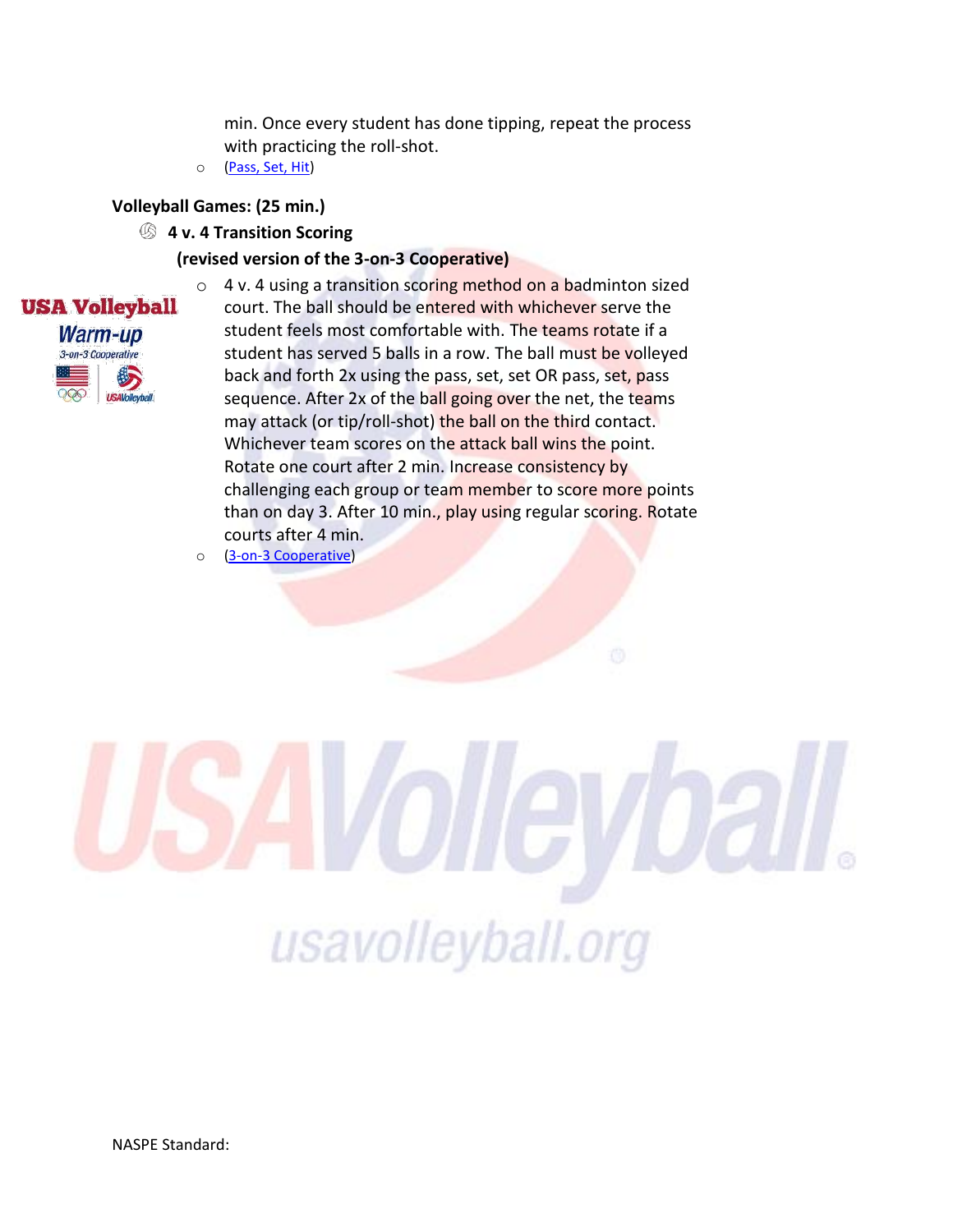

**Prepared By**: \_\_\_\_\_\_\_\_\_\_\_\_\_\_\_\_\_\_\_\_\_\_\_

**Session:** Day 5

**Equipment:** Net variation (ribbon, rope, SportKit, badminton nets, etc.),

volleyballs, whiteboard for keeping track of scores

**Objectives:** Students will learn the fundamentals for defense and continue to develop ball control during play

# **Warm-up Game: (5 min.)**

# **3 v. 3 Cooperative**



o 3 v. 3 on a narrow half of a volleyball court using a cooperative scoring method. The ball is entered with an overhand throw. The students may use any sequence of skills as long as the ball is contacted 3x on each side of the net. Each time the ball crosses the net using 3 contacts, the score is increased by 1. The group that scores the most points at the end of 5 min. is the winner. If they ball hits the floor the groups start over at 0.

o [\(3-on-3 Cooperative](http://www.teamusa.org/USA-Volleyball/Video/2013/12/13/USAV-Drill-Video-3-on-3-Cooperative?channel=AxaDRnazoIZ1U8fo-4cLMzn4EDvtFICe)[\)](https://usavolleyball.org/video/usav-drill-video-3-on-3-cooperative/)

# **Skill Introduction/Demonstration: (2 min max.)**

# **Digging**



**Volleyball Skills for All Ages:** Digging

o Start in an athletic posture (knees bent, shoulders forward, platform out). One person should overhand throw a controlled ball at the demonstrator. As the ball comes, place your platform underneath the ball. Do not swing your arms at the ball. Simple, let the ball rebound off of the platform. The goal is to dig the ball up, high into the air so another teammate would be able to play it.

o [\(Digging\)](http://www.teamusa.org/USA-Volleyball/Video/2013/12/13/USAV-Skill-Video-Digging?channel=AxaDRnazoIZ1U8fo-4cLMzn4EDvtFICe)

# **Practice Skill with Teammates: (8 min.)**

# **Attack, Dig, & Catch**

o In partners, line up across the net from each other. One student is the attacker; the other student is the digger. Partner A tosses and attacks a controlled hit over the net to partner B. Partner B digs the ball high to himself/herself then catches it. Then Partner B attacks the ball back to Partner A, who is now the digger. Challenge the groups to keep track of how many balls are caught between the two.

# **Skill Introduction/Demonstration: (2 min max.)**

### **Pancake**



**Volleyball Skills for All Ages:** Pancake

Used in an emergency situation when the ball is too far out in front and too low to the ground for a student to play it staying on his/her feet. As the student moves closer to the ground, the

NASPE Standard: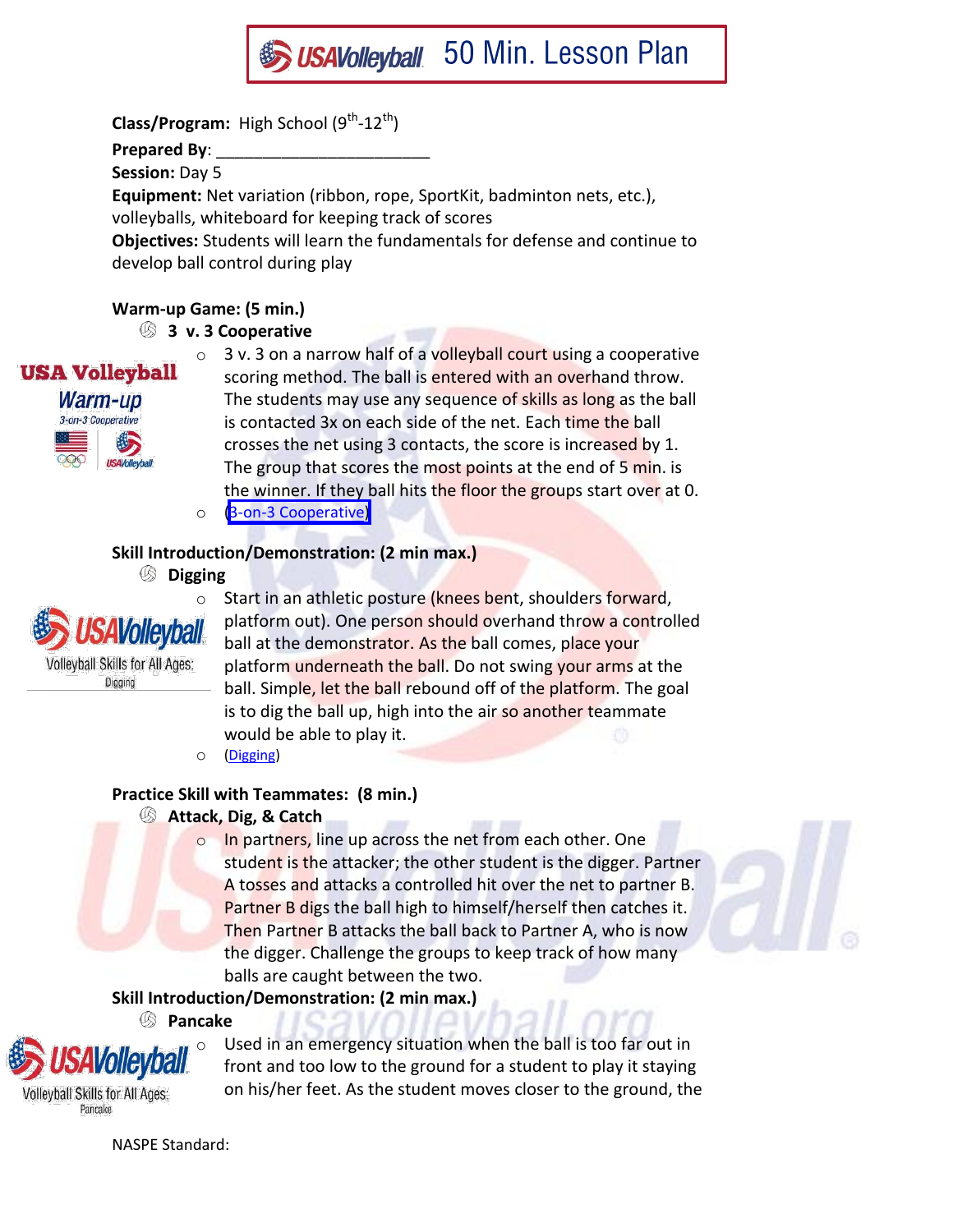arm is fully extended along the ground, face down where the ball will land. The ball will bounce off of the hand/forearm to be saved.

o [\(Pancake\)](http://www.teamusa.org/USA-Volleyball/Video/2013/12/13/USAV-Skill-Video-Pancake?channel=AxaDRnazoIZ1U8fo-4cLMzn4EDvtFICe)

#### **Practice Skill with Teammates: (8 min.)**

#### **Partner Pancake**

o Partner A stands with his/her back to the net with the ball. Partner B kneels down in a crouched position a little in front of the 3 meter line. Partner A holds the ball above his/her head and drops it in front of partner B. Partner B extends one arm and pancakes the ball into the air. Complete 10 on each hand then switch roles.

#### **Volleyball Games: (20-25 min.)**

#### **4 v. 4 Transition Scoring**

#### **(revised version of the 3-on-3 Cooperative)**

o 4 v. 4 using a transition scoring method on a full badminton court. The ball should be entered with whichever serve the student feels



most comfortable. The teams rotate if a student has served 5 balls in a row. The ball must be volleyed back and forth 2x using the pass, set, set OR pass, set, pass sequence. After 2x of the ball going over the net, the teams may attack the ball on the third contact. Whichever team scores on the attack ball wins the point. Rotate courts after 5 min.

o [\(3-on-3 Cooperative\)](http://www.teamusa.org/USA-Volleyball/Video/2013/12/13/USAV-Drill-Video-3-on-3-Cooperative?channel=AxaDRnazoIZ1U8fo-4cLMzn4EDvtFICe)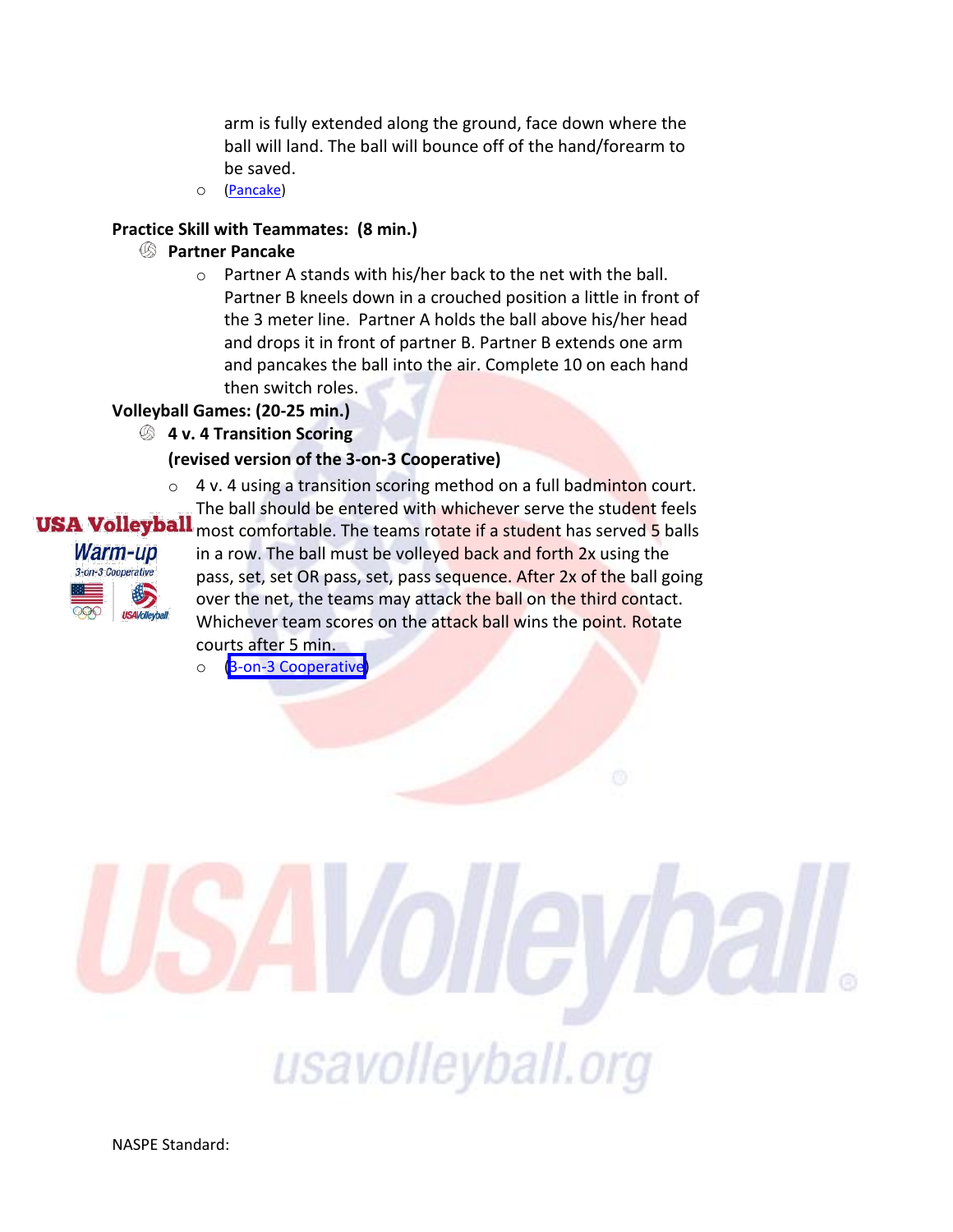

**Prepared By**: \_\_\_\_\_\_\_\_\_\_\_\_\_\_\_\_\_\_\_\_\_\_\_

**Session:** Day 6

**Equipment:** Net variation (ribbon, rope, SportKit, badminton nets, etc.),

volleyballs, Whiteboard for keeping track of scores.

**Objectives:** Students learn the fundamentals for blocking and compete during play with regular scoring

# **Warm-up Game: (5 min.)**

- **2 v. 2 Tennis** 
	- o 2 v. 2 on a full court (8 students/court max.) Extra students should form 2 lines behind each end line. The volley will start with an OH throw over the net. The first student may let the ball bounce once or hit it on the fly to their teammate. The teammate may let the ball once or hit it on the fly to send the ball over to their opponent's side. Students may use a forearm pass or set to try to score. Whichever team wins the volley gets to stay on the court. The team that loses goes back to their respective end-line and goes to the end of the line. The new team enters the next ball with an OH throw.

# **Skill Introduction/Demonstration: (5 min.)**

**Blocking**



olleyball Skills for All Ages: Blocking

and good timing of the jump. o [\(Blocking\)](http://www.teamusa.org/USA-Volleyball/Video/2013/12/13/USAV-Skill-Video-Blocking?channel=AxaDRnazoIZ1U8fo-4cLMzn4EDvtFICe)

# **Practice Skill with Teammates: (15 min.)**

# **Blocking Practice in Groups (revised version of the Pass, Set, Hit drill)**

o Students stand with feet shoulder-width apart and knees

slightly bent. The hands are held shoulder-height in front of the body and fingers are spread wide apart. The student jumps in front of the hitter and hands/arms push over the net. This skill requires seeing where the hitter is trying to hit the ball

 $\circ$  In groups of 3, one student stands behind the 3 meter line **USA Volleyball** (attacker), one student stands in the setter's position, and one Pass, Set, Hit



Single Skill Grills student stands on the other side of the net. The student on the other side of the net OH throws the ball to the attacker who forearm or OH passes the ball to the setter who sets the ball back to the attacker. The attacker approaches and attacks the ball. The student on the other side of the net attempts to block the ball that is being attacked. The ball is shagged and the process is repeated. Rotate positions after 2 min. yball.org

o [\(Pass, Set, Hit\)](http://www.teamusa.org/USA-Volleyball/Video/2013/12/13/USAV-Drill-Video-Pass-Set-Hit?channel=AxaDRnazoIZ1U8fo-4cLMzn4EDvtFICe)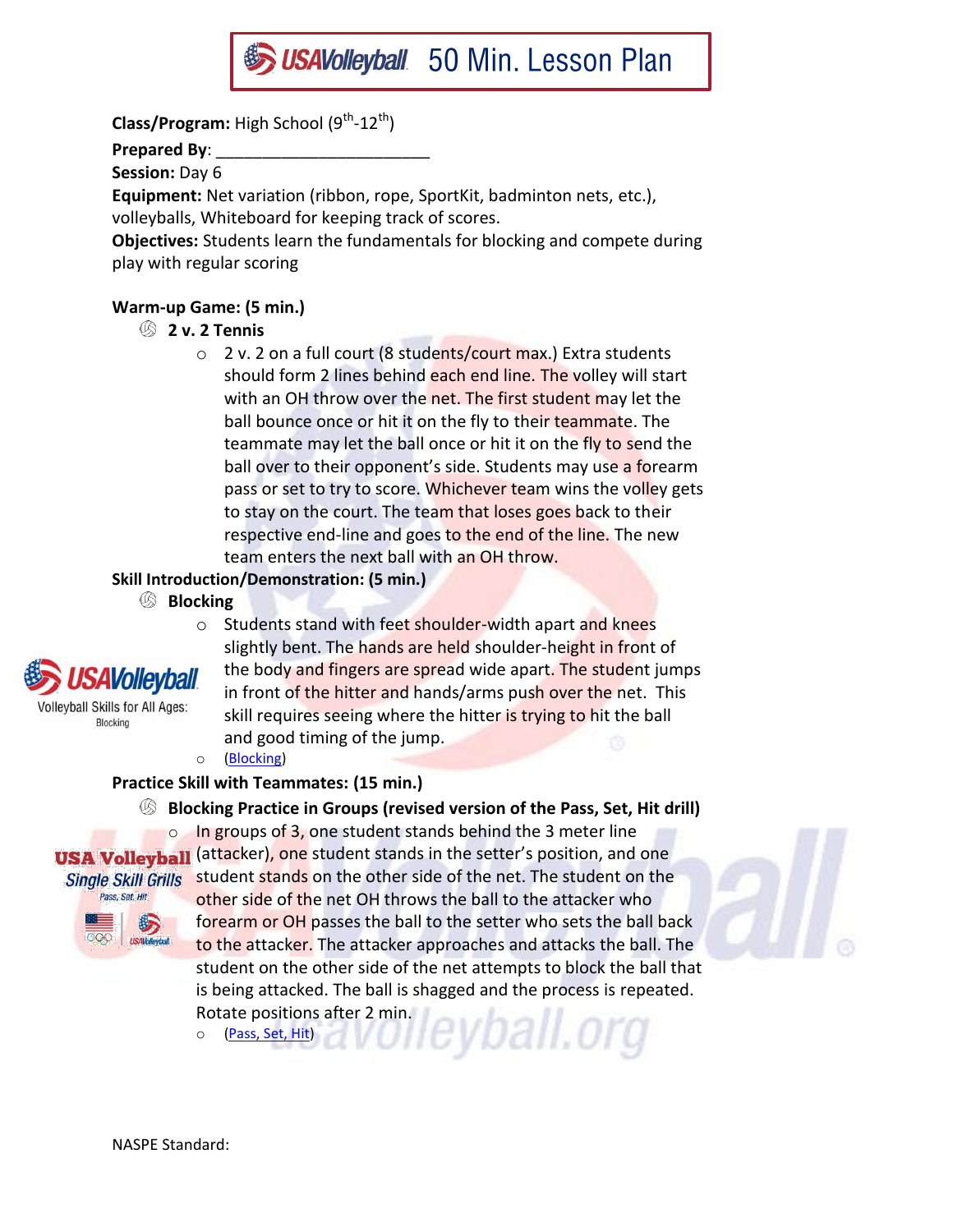#### **Volleyball Games: (25 min.)**

- **6 v. 6 Transition Scoring** 
	- $\circ$  6 v. 6 using a transition scoring method on a full volleyball court. The ball should be entered with whichever serve the student feels



most comfortable. The person in the right-back position serves the ball. The teams rotate if a student has served 5 balls in a row. The ball must be volleyed back and forth 3x using the pass, set, set OR pass, set, pass sequence. After 3x of the ball going over the net, the teams may attack the ball on the third contact. Whichever team scores on the attack ball wins the point. Rotate courts after 5 min. After 2 rounds of transition scoring, the students may use regular scoring. Rotate courts after 5 min.

o [\(3-on-3 Cooperative\)](https://usavolleyball.org/video/usav-drill-video-3-on-3-cooperative/)

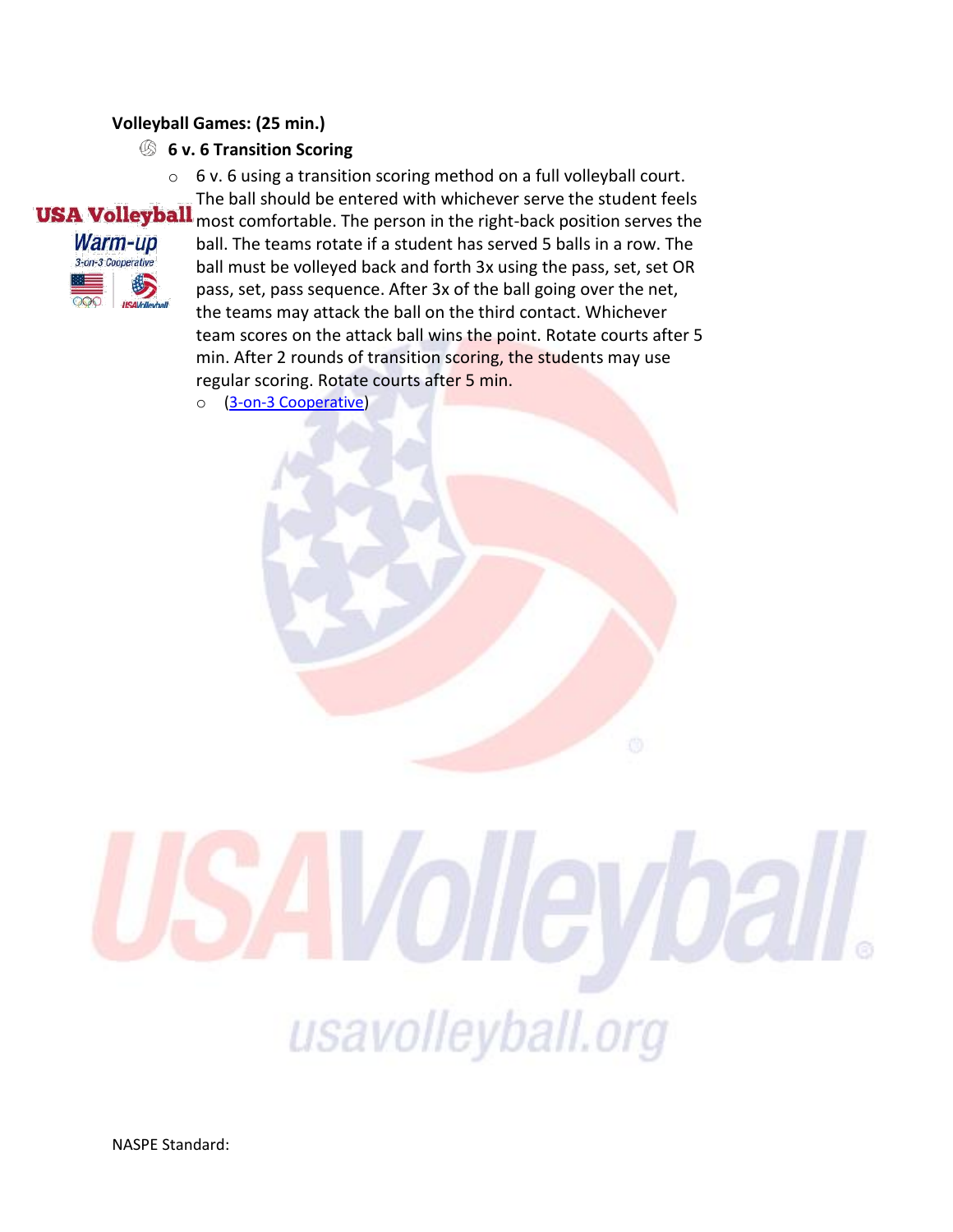

**Prepared By**: \_\_\_\_\_\_\_\_\_\_\_\_\_\_\_\_\_\_\_\_\_\_\_

Movement

**Session:** Day 7

**Equipment:** Net variation (ribbon, rope, SportKit, badminton nets, etc.), beach balls and/or regular volleyballs, Whiteboard for keeping track of scores.

**Objectives:** Students learn about the opportunities for the disabled and develop an appreciation for the difficulty of sitting volleyball

# **Warm-up Game: (10 min.)**

# **Sitting Movement**

 $\circ$  Students will sit on the floor with one leg bent in front and the other bent in back. Both hands will be placed on the ground ready to push and aid in movement in any direction. The **4Vollevball** instructor will point to a direction and the students will move **Sitting Volleyball Skills:** that direction until the instructor points to a different

[\(Sitting Movement\)](http://www.teamusa.org/USA-Volleyball/Video/2013/12/13/USAV-Para-Skill-Video-Movement?channel=QyZXBqazrPeQLXatSciPRt7gdttUGU5I)

direction.

Students will practice the sitting torque and sitting overhand serve over a 3.4 ft. high net. They will practice serving back and forth for 5 min.

Torque: [Sitting Torque Serve](http://www.teamusa.org/USA-Volleyball/Video/2013/12/13/USAV-Para-Skill-Video-Serve-Torque?channel=QyZXBqazrPeQLXatSciPRt7gdttUGU5I) Overhand: [Sitting Overhand Serve](http://www.teamusa.org/USA-Volleyball/Video/2013/12/13/USAV-Para-Skill-Video-Serve-Overhead?channel=QyZXBqazrPeQLXatSciPRt7gdttUGU5I)

### **Skill Introduction/Demonstration: (5 min max.)**

### **Sitting Forearm Passing**

Same platform formation as standing forearm passing. As shown<br>**SAVOIICYDAII** in the video, it is easiest to move when one leg is bent in front, in the video, it is easiest to move when one leg is bent in front, and one bent in the back.

o [\(Sitting Forearm Passing\)](http://www.teamusa.org/USA-Volleyball/Video/2013/12/13/USAV-Para-Skill-Video-Forearm-Passing?channel=QyZXBqazrPeQLXatSciPRt7gdttUGU5I)

# **Sitting Setting**

- o Sitting Setting- Same hand formation as standing. The key is to move the body so that the ball is right above the forehead prior to contact.
- o [\(Sitting Setting\)](http://www.teamusa.org/USA-Volleyball/Video/2013/12/13/USAV-Para-Skill-Video-Setting?channel=QyZXBqazrPeQLXatSciPRt7gdttUGU5I)

# **Practice Skills with Teammates: (15 min.)**

# **Sit-N-Set Triangle**



*AVollevball* 

Sitting Volleyball Skills: Forearm

**Sitting Volleyball Skills:** Setting

> o In groups of 3, set-up a small triangle where each student is sitting and facing the direction they will set. Compact the triangle to 3-4 ft. between each student to allow for maximum contacts. Encourage the students to get just as many contacts

Single Skill: Setting Triangle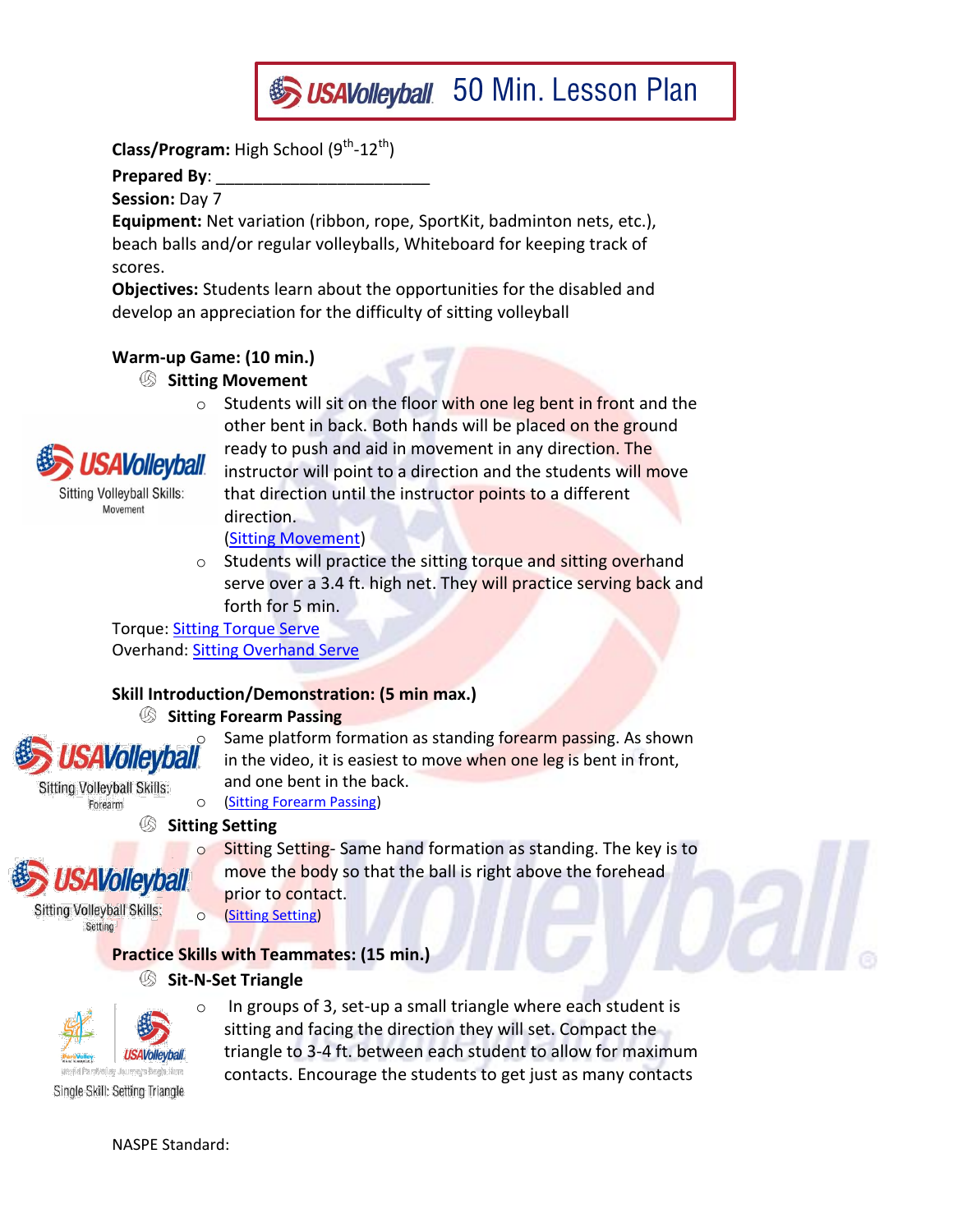or more than when they were standing. The students may practice passing and/or setting techniques.

o [\(Setting Triangle\)](http://www.teamusa.org/USA-Volleyball/Video/2013/12/13/USAV-Para-Drill-Video-Setting-Triangle?channel=QyZXBqazrPeQLXatSciPRt7gdttUGU5I)

#### **Triangle Sitting Setting & Passing**



Warm-Up: Triple Pepper

**USA Volleyball** Warm-up 3-on-3 Cooperative

- $\circ$  In groups of 3, set-up a straight line 6-7 ft. apart, where the student in the middle is the setter. The other two students are practicing moving to the ball and forearm passing to the setter. The setter sets the ball to the person he/she received it from. Then the student on the end will forearm pass, set, or control attack to the other student on the end. Rotate positions after 2 min.
- o [\(Triple Pepper\)](http://www.teamusa.org/USA-Volleyball/Video/2013/12/13/USAV-Para-Drill-Video-Triple-Pepper?channel=QyZXBqazrPeQLXatSciPRt7gdttUGU5I)

#### **Volleyball Games: (20 min)**

- **3 v. 3 Sitting (use beach balls or Regular balls; revised version of the 3-on-3 Cooperative)** 
	- o 3 v. 3 using transition scoring on half of a badminton court. Each team uses 3 contacts to get the ball over the net (badminton height) to the other team. After 3x of the ball going over the net using the forearm or OH pass, set, set sequence the teams may attack for a point. The team that wins the volley receives a point. Rotate one court after 5 min. After 2 rounds of transition scoring, the students may switch to regular rally scoring. Rotate courts after 5 min.
	- o [\(3-on-3 Cooperative\)](http://www.teamusa.org/USA-Volleyball/Video/2013/12/13/USAV-Drill-Video-3-on-3-Cooperative?channel=AxaDRnazoIZ1U8fo-4cLMzn4EDvtFICe)

Pass/ Set Pass/Set Set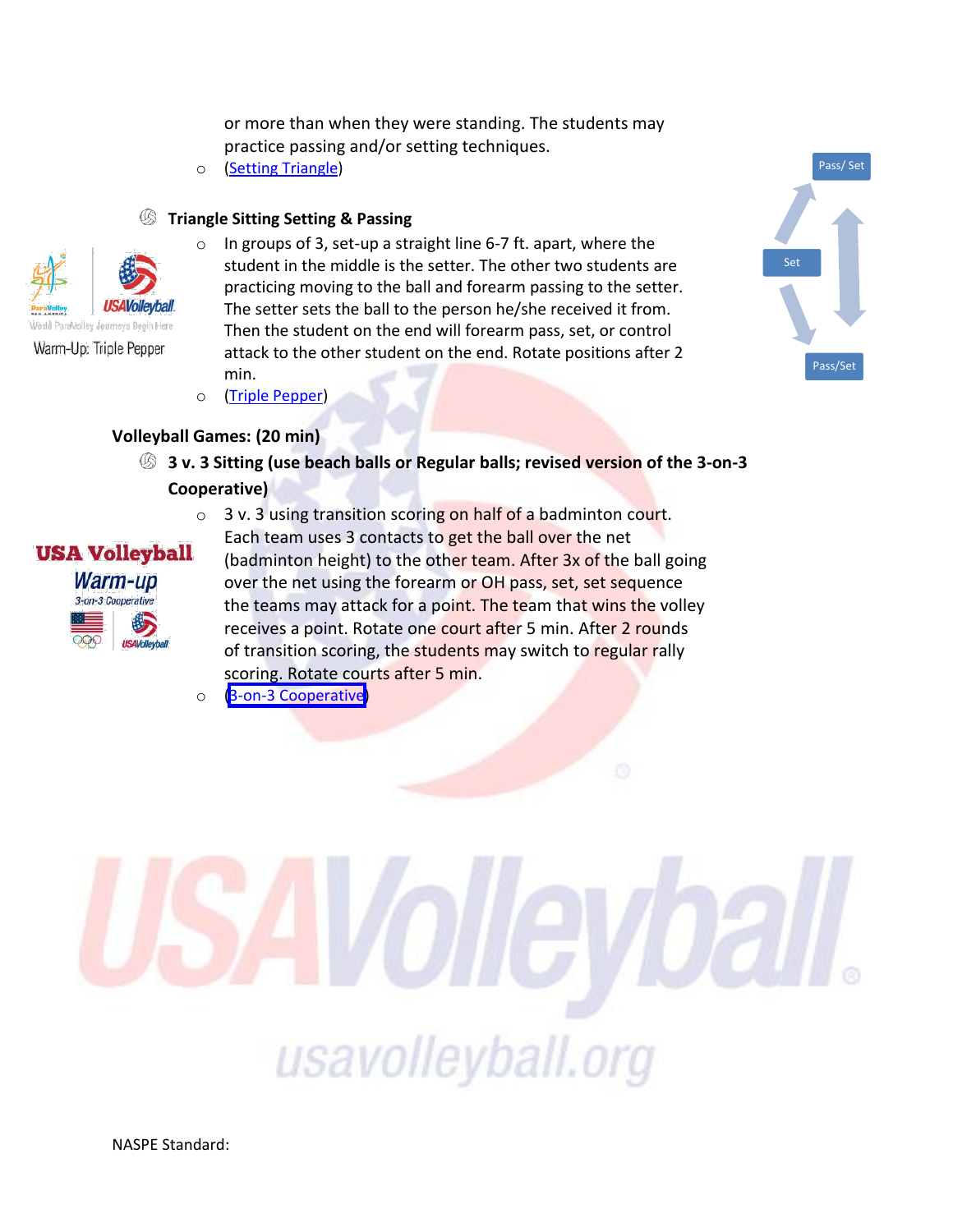

**Prepared By**: \_\_\_\_\_\_\_\_\_\_\_\_\_\_\_\_\_\_\_\_\_\_\_

**Session:** Day 8

**Equipment:** Net variation (ribbon, rope, SportKit, badminton nets, etc.)

volleyballs, Whiteboard for keeping track of scores

**Objectives:** Students will learn the fundamentals of the Slide Jump Serve and continue to develop volleyball skills and compete during play

#### **Warm-up Game: (10 min.)**

# **Loser Becomes the Net- (use Volley LITE or Regular balls)**



**USA Volleyball**  $\circ$  2 vs. 2 play volleyball over a "net" (2 students stand with his/her arms extended above the head as the "net"). The "net" may not jump, but can be aggressive to interrupt play. A team loses by hitting the ball in the "net", letting the ball drop, serve error, etc. Encourage the students to use any of the skills they have learned and utilize 3 contacts before sending the ball over the "net". Students keep track of scores and record on whiteboard, then rotate groups every 2-3 min.

# **Skill Introduction/Demonstration: (5 min max.)**

**Serving- Slide Jump Serve**



Slide Jump Serve

o Hold ball in non-hitting hand at head height. Students face sideways (non-dominant shoulder) to the net. Next, run along the end line and toss the ball low and consistent. Jump off of the non-dominant foot and then twist or torque the body towards the net and swing fast. Contact the ball using a rigid contact point above the head to ensure the ball goes over the net.

o [\(Slide Jump Serve\)](http://www.teamusa.org/USA-Volleyball/Video/2013/12/13/USAV-Skill-Video-Slide-Jump-Serve?channel=AxaDRnazoIZ1U8fo-4cLMzn4EDvtFICe#ooid=JzMHNpaTqZuBt2HPPCWdHYytQWWjY2Dh)

### **Practice Skill with Teammates & Play: (20 min.)**

### **Serving Practice w/ Partner (Use Volley LITE or Regular balls)**

o Partners line up across the net from each other. Partner A is the server and Partner B is the shagger. All of the Partner A's should be on the same side of the net, so that students aren't landing on volleyballs while practicing the Slide Jump Serve. The Partner B's retrieve the ball and roll it back to Partner A. Partners should switch roles after 3 minutes. Encourage the students to serve 5 in a row over and in. Record results on whiteboard.

### **Serve & Serve Receive (Forearm Passing)**

o Partners line up across the net from each other from wherever he/she feels comfortable getting the ball over using any serving technique. Partner A serves the ball to partner B. Partner B should forearm pass the ball to himself/herself, and then catch it. Challenge each partner group to catch the most

o [\(Loser Becomes the Net\)](http://www.teamusa.org/USA-Volleyball/Video/2013/12/13/USAV-Drill-Video-Loser-Becomes-the-Net?channel=AxaDRnazoIZ1U8fo-4cLMzn4EDvtFICe)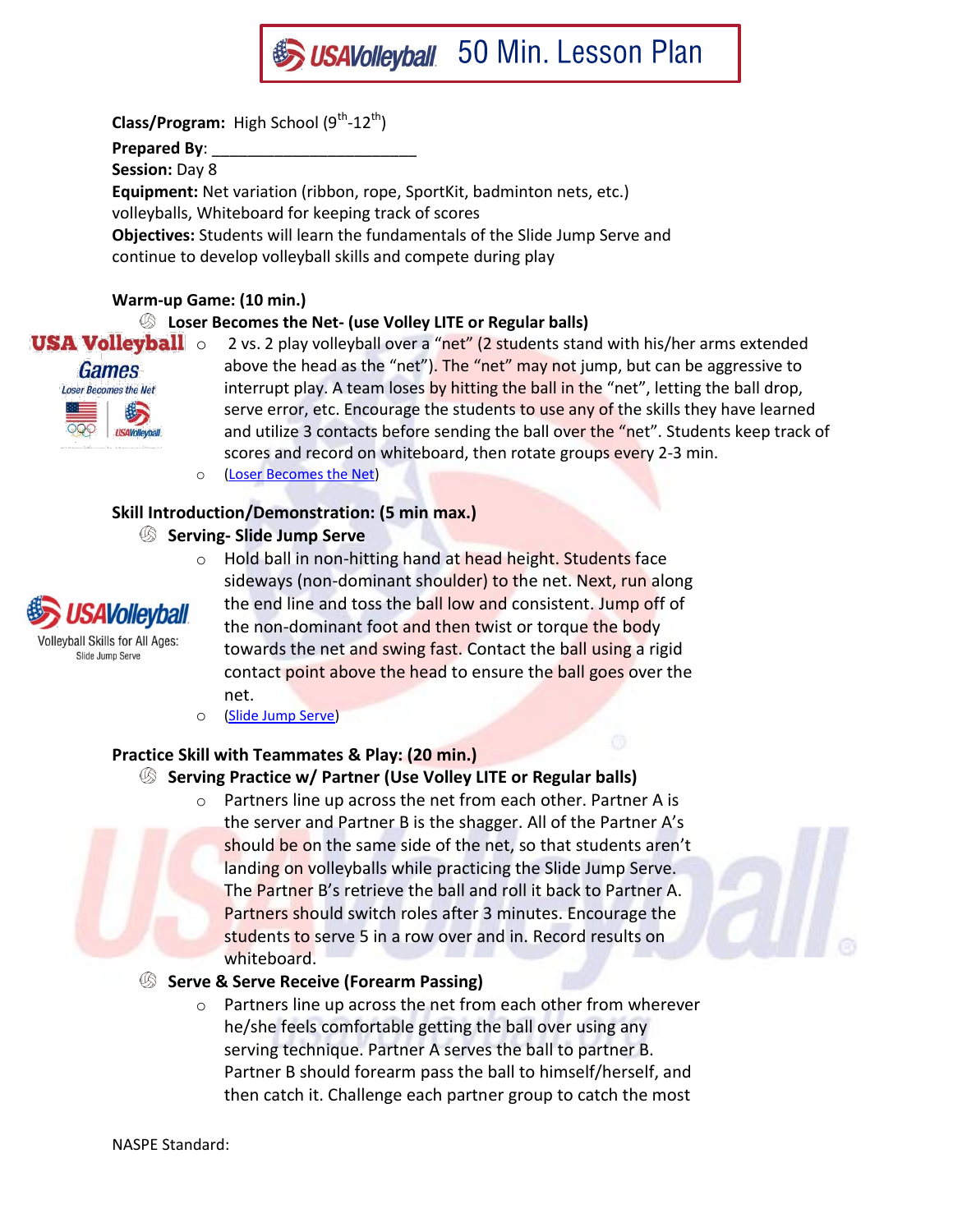volleyballs combined. Students record highest number on whiteboard.

# **6 v. 6 Regular Scoring (15 min.)**

o 6 v. 6 on a full size volleyball court. The ball should be entered with whichever serve the student feels most comfortable with. If a student serves 5 balls in a row, the team should rotate. Increase consistency by scoring more points than the previous round. Rotate one court after 5 min.





NASPE Standard: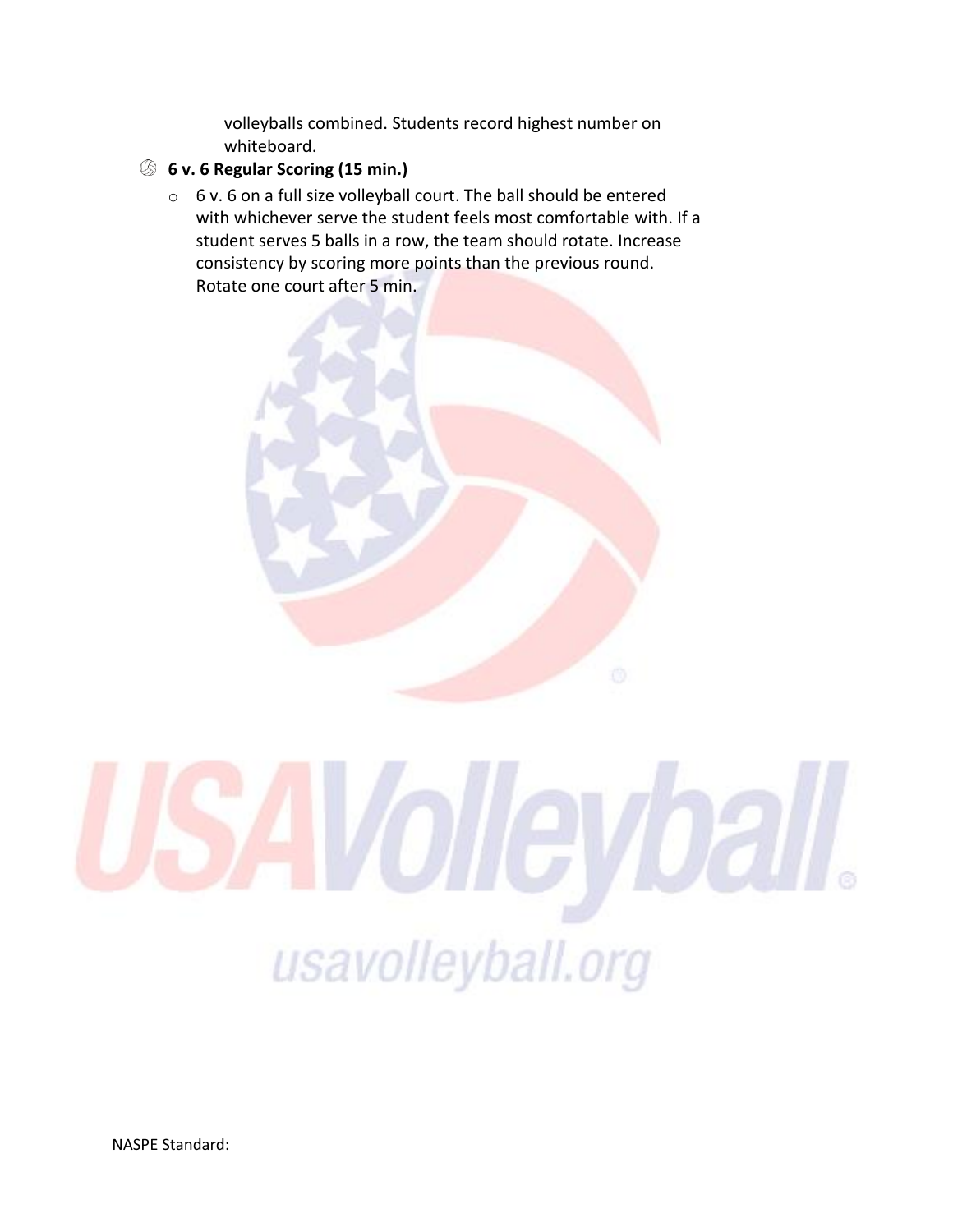

**Class/Program:** High School (9<sup>th</sup>-12<sup>th</sup>) **Prepared By**: \_\_\_\_\_\_\_\_\_\_\_\_\_\_\_\_\_\_\_\_\_\_\_ **Session:** Day 9 **Equipment:** Net variation (ribbon, rope, SportKit, badminton nets, etc.), volleyballs, whiteboard for keeping track of scores **Objectives:** Students will continue to develop volleyball skills and compete during play

#### **Warm-up Game: (15 min.)**

### **Speedball**



- $\circ$  At both ends of the court, students are to make three lines (left, middle, right). To start, one team of three is on each side of the court. A ball is served and a volley is played. The winning team of the volley stays on the court. The losing team goes to the end of the line on their respective endline. The team of 3 replacing the losing team (the next person in each line from the same side of the court as the losing team), serves the next ball when the previous volley is dead. Encourage the students to use any of the skills they have learned in class as well as score the most consecutive points. NOTE: This is a great game to play when there are 12+ kids/court.
- o [\(Speedball\)](http://www.teamusa.org/USA-Volleyball/Video/2013/12/13/USAV-Drill-Video-Speedball?channel=AxaDRnazoIZ1U8fo-4cLMzn4EDvtFICe)

#### **Volleyball Games: (35 min.)**

- **2-day Doubles Tournament** 
	- $\circ$  2 v. 2 on a half of a volleyball court. The ball should be entered with whichever serve the student feels most comfortable. Teams have 3 contacts to get the ball over, but one player cannot contact the ball two times in-a-row. The winning team gets the point and the serve. The same student keeps serving as long as their team is scoring points. However, if a student serves 5 balls in-a-row, the team should rotate. After 5 minutes, the winning team moves up a court. Students should keep track of their number or wins and losses and record on whiteboard after each round.

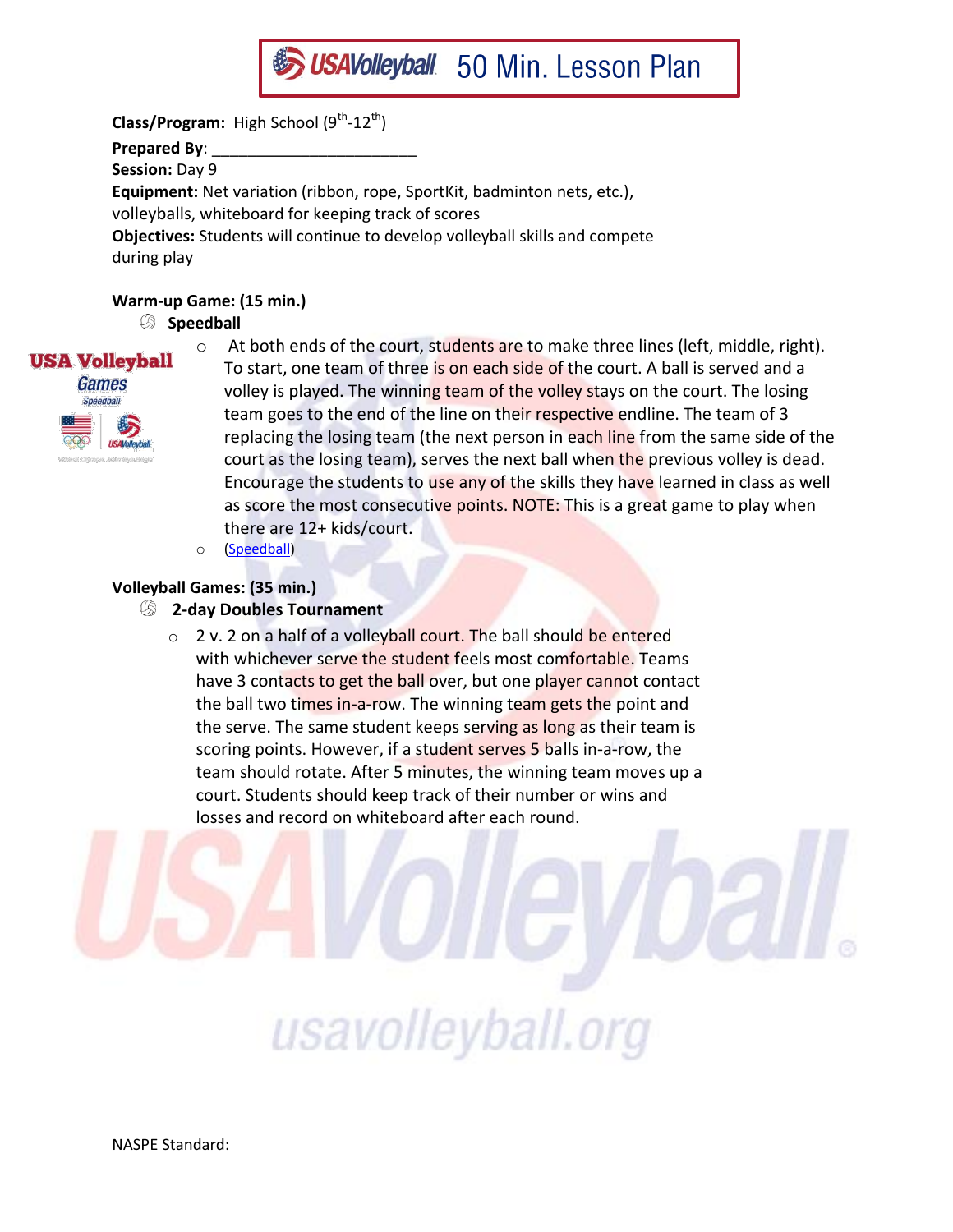

**Class/Program:** High School (9<sup>th</sup>-12<sup>th</sup>) **Prepared By**: \_\_\_\_\_\_\_\_\_\_\_\_\_\_\_\_\_\_\_\_\_\_\_ **Session:** Day 10 **Equipment:** Net variation (ribbon, rope, SportKit, badminton nets, etc.) volleyballs, whiteboard for keeping track of scores **Objectives:** Students will continue to develop volleyball skills and compete during play

#### **Warm-up Game: (10 min.)**

#### **Wall Ball**

**USA Volleyball** Warm-up Game-Like Wall Practice



 $\circ$  Place as strip of duct-tape up on the wall about 6 ft. high. A set of partners face the wall. The object is for one student to forearm pass to self, OH pass to self, and then attack the ball above the duct-tape (under control). Then, the partner digs the ball off the wall to self, then OH passes to self, then attacks the ball above the duct-tape. If the ball is played back to the partner with only 1 or 2 contacts, the partners start over at 0. Record on whiteboard and challenge the group/person to volley a higher number of balls each time.

o [\(Game-Like Wall Practice\)](http://www.teamusa.org/USA-Volleyball/Video/2013/12/13/USAV-Drill-Video-Game-Like-Wall-Practice?channel=AxaDRnazoIZ1U8fo-4cLMzn4EDvtFICe)

#### **Volleyball Games: (40 min.)**

- **2-day Doubles Tournament** 
	- $\circ$  2 v. 2 on the narrow half of a volleyball court. The ball should be entered with whichever serve the student feels most comfortable. Teams have 3 contacts to get the ball over, but one player cannot contact the ball two times in-a-row. The winning team gets the point and the serve. The same student keeps serving as long as their team is scoring points. However, if a student serves 5 balls ina-row, the team should rotate. After 5 minutes, the winning team moves up a court. Students should keep track of their number or wins and losses and record on whiteboard after each round. (teams should start where they finished on Day 9).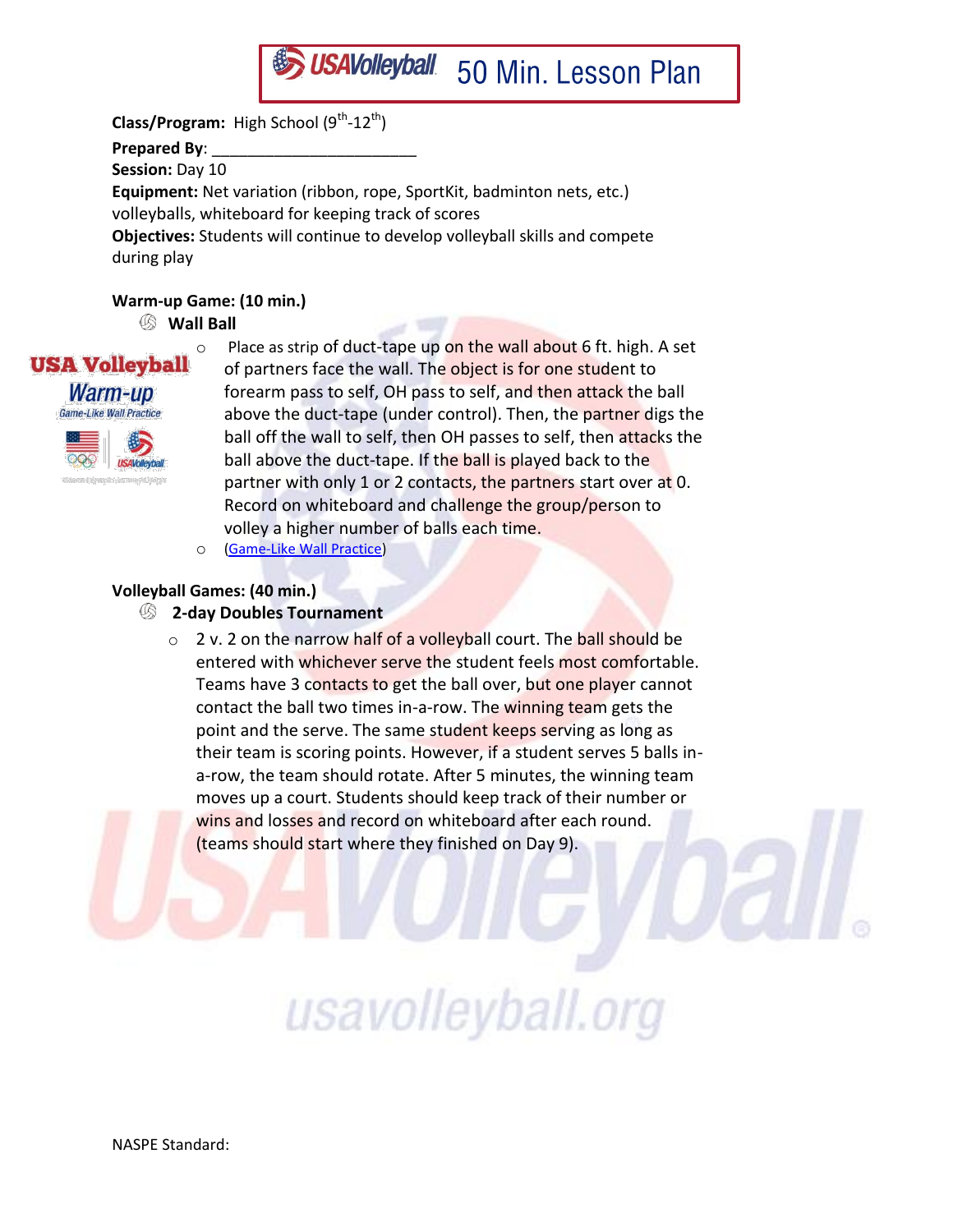

**Prepared By**: \_\_\_\_\_\_\_\_\_\_\_\_\_\_\_\_\_\_\_\_\_\_\_

**Session:** Day 11

**Equipment:** Net variation (ribbon, rope, SportKit, badminton nets, etc.),

volleyballs, Whiteboard for keeping track of scores

**Objectives:** Students will continue to develop volleyball skills and compete during play

# **Warm-up Game: (10 min.)**

**3 vs. 0**

# **(Revised version of 2 vs. 0 drill)**

- $\circ$  Students form a team of 3 people on one side of the net. There is no one on the other side of the net to start. This team of 3 is working together to get 3 hits (one each) and then send the ball to the other side of the net. The rally is started by a toss to the setter who sets the ball to one of the other students and immediately ducks under the net to the other side to get ready for the ball to come over. Meanwhile, one of the other 2 students passes the ball to the third person and immediately runs under the net to the other side. The third person passes the ball over the net to one of the 2 players and runs under the net. In simpler terms, after a student plays the ball, he/she runs under the net to the other side and must be ready to keep the rally going. The team of 3 plays the ball back and forth over the net (after every 3 contacts), keeping track of how many net crossings they can get. If the ball drops, the team retrieves the ball and starts over at 0. Students record the highest number of consecutive volleys on the whiteboard.
- o Video coming soon!

# **Volleyball Games: (40 min.)**

# **6 v. 6 Regular Scoring Tournament**

 $\circ$  6 v. 6 on a full size volleyball court. The ball should be entered with whichever serve the student feels most comfortable. If a student serves 5 balls in a row, the team should rotate. Increase consistency by scoring more points than the previous round. Rotate one court after a game to 25 is completed. The court that finishes first should start a second game (just for fun), but should stop when the other court finishes so each team can start the next round at the same time.